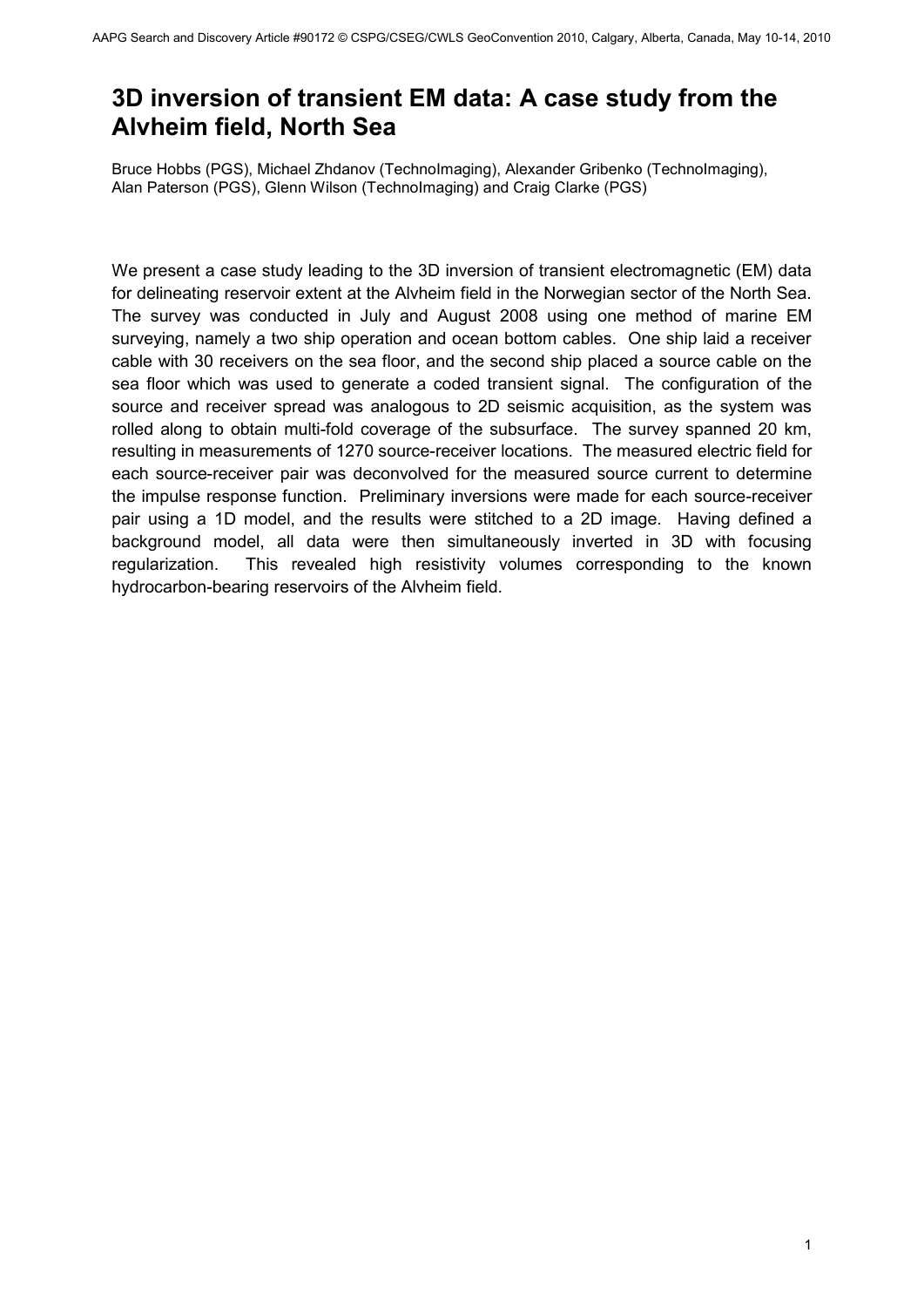# **Introduction**

Oil and gas impregnation of a porous rock causes a substantial increase in resistivity and this is the property determined in electromagnetic (EM) surveying. Mapping high resistivity volumes in the subsurface may thus serve to delineate the extent of a reservoir. One way to conduct marine EM surveys is to inject a large transient electric current at the sea floor and then measure the resulting electric fields using a multi-channel ocean bottom receiver cable. The source and receiver spread are moved along the ocean floor in a manner similar to rollalong 2D seismic surveying. Processing techniques determine the impulse responses and inversion of that data enables the subsurface resistivity to be assessed.

This OBC method of marine transient EM surveying was employed over the Alvheim field in the Norwegian sector of the North Sea in order to delineate the extent of a known field. The target reservoirs lie some 2 km beneath the sea floor where the water depth is approximately 120 m. The complete survey included a feasibility study, data acquisition, data processing, 1D inversion and, what we believe is the first for marine transient EM data, full 3D inversion.

# **Methodology**

The multi-transient EM (MTEM) method (Wright et al., 2002; Ziolkowski et al., 2007) uses a current bipole source and a line of bipole receivers, as depicted in Figure 1. Current may be injected at the sea floor between two source electrodes (the source) and the potential difference then measured between two distant electrodes (a receiver), also on the sea floor. These four electrodes are generally collinear and the distance between the mid-point of the source electrodes and the mid-point of the receiver electrodes is termed the offset.





Transient current injection at the source may take the form of a step change in current, such as a reversal in polarity of a DC current, or a coded, finite-length sequence such as a pseudo-random binary sequence (PRBS). The latter was employed exclusively in this survey. The measured voltage at the receiver is the convolution of the source current with the impulse response of the Earth, plus noise. Thus the impulse response can be determined by deconvolving the recorded signal at the receiver for the measured input source waveform.

# **Data acquisition and processing**

Data were acquired using a two-ship operation – one vessel operated the 700 A source whilst another controlled the OBC receiver cable. The profile line spanned 20 km and was positioned as shown in Figure 2. The source current was measured and relayed to the receiver vessel enabling deconvolution to impulse responses and real-time quality control. Further processing included magnetotelluric (MT) noise removal using the technique invented by Ziolkowski and Wright (2008) and demonstrated by Ziolkowski et al. (2009). An example of the effect of this process is given in Figure 3. The extent of the data coverage is represented in the common midpoint (CMP) versus offset plot shown in Figure 4.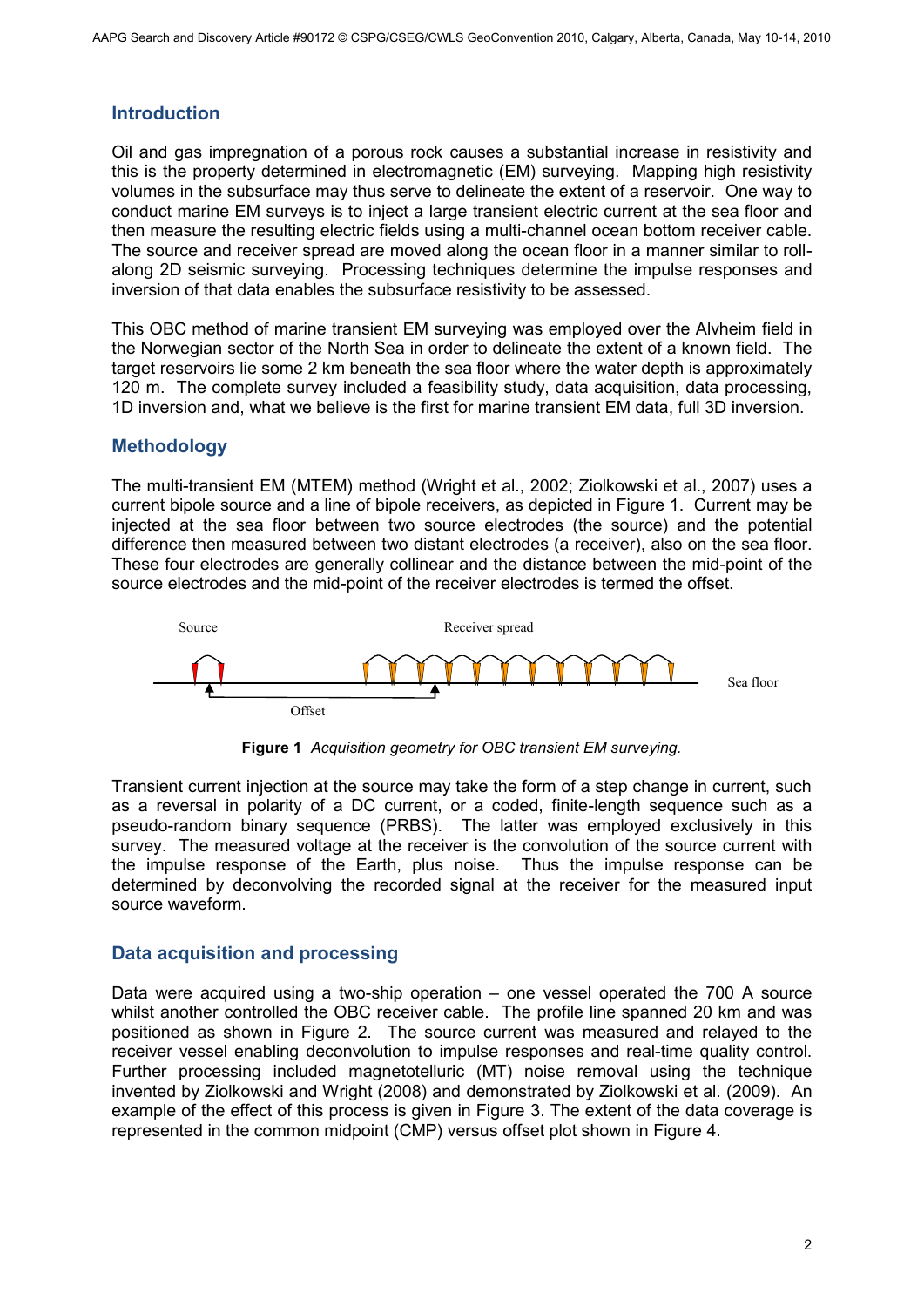

**Figure 2** *Transient EM survey profile line (red) across the Alvheim field.*



**Figure 3** *An example earth impulse response (a) obtained from deconvolution of the received signal by the source current measurement and (b) after MT noise removal following Ziolkowski et al. (2009).*



**Figure 4** *Common midpoint (CMP) versus offset plot. The Earth's impulse response has been determined for each point over a lateral range of 15 km and an offset range of 2 km to 9 km. Distance along the profile is related to the CMP number through distance = (CMP/10-101) x 200 m.* 

# **1D inversion**

As a first step towards interpretation, the impulse responses represented in Figure 4 were each independently inverted using a 1D model with a maximum smoothness stabilizer; the so-called "Occam" approach (Hobbs et al., 2006). The starting model for each inversion was a uniform half-space underlying a water column of prescribed depth (119 m) and resistivity  $(0.3125 \Box m)$ . A simple inversion scheme was used to determine the resistivity value of the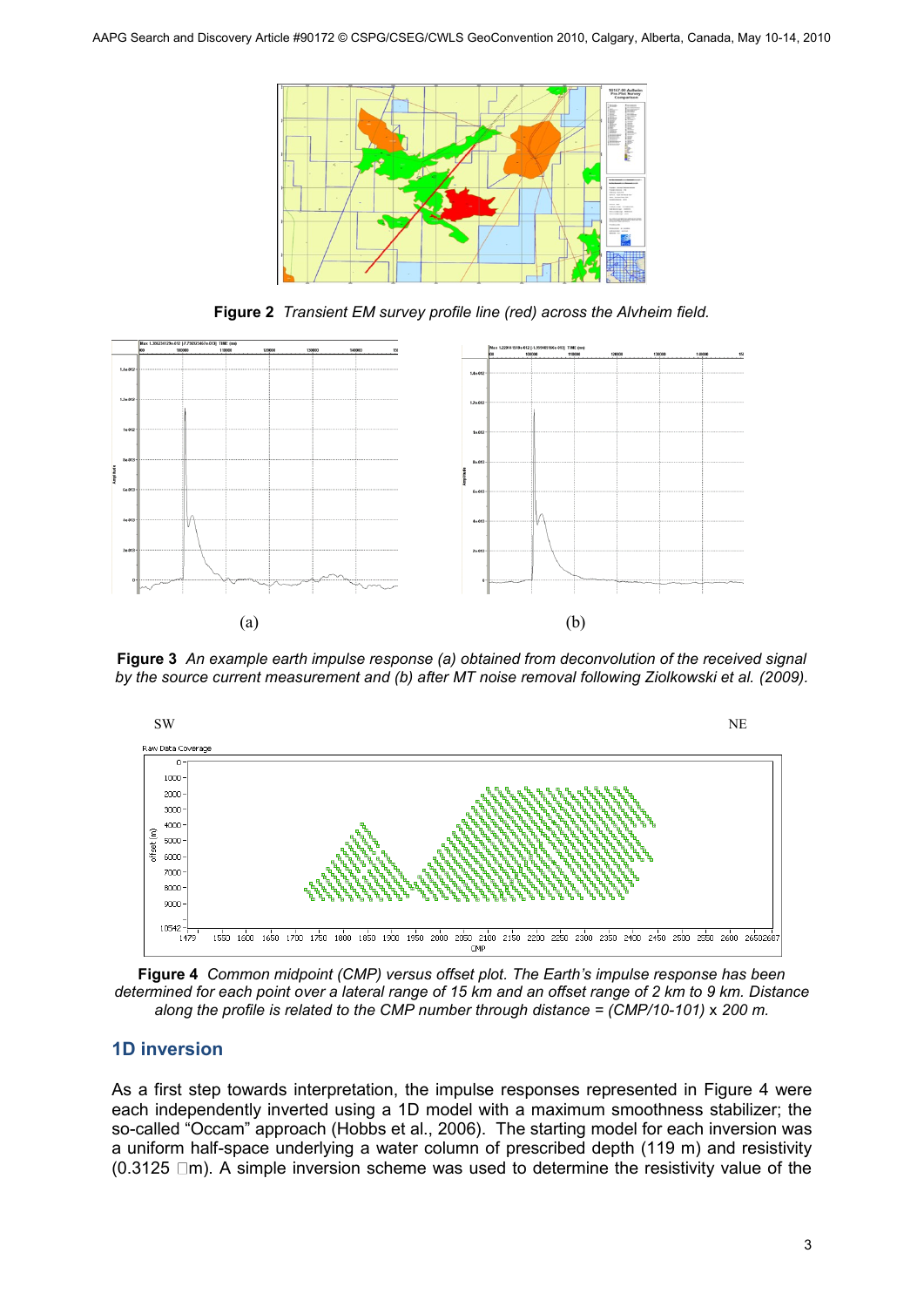underlying half-space whose impulse responses best fitted the data. The 1D inversion results were then collated to produce the resistivity image shown in Figure 5. This image shows a band of resistive material within which there are enhanced resistivity values between 17 km and 20 km along the profile, and at approximately 23 km along the profile. These coincide with the known aspects of the Alvheim complex.



#### **3D inversion results**

Following the 1D inversion, a full 3D inversion was applied. The regularized inversion scheme used the 3D integral equation method for modelling the electric fields and their sensitivities, and was iterated using the regularized re-weighted conjugate gradient method with focusing stabilizers (Zhdanov, 2002, 2009). The use of focusing stabilizers makes it possible to recover subsurface models with sharper geoelectric contrasts and boundaries than can be obtained with smooth stabilizers such as maximum smoothness used in the 1D inversion. We performed the inversion using the minimum vertical support stabilizer which minimizes the thickness of resistive structures which is typical of hydrocarbon-bearing reservoirs. The 3D inversion domain covered the profile from 12 km to 31 km, was 3 km wide and extended from the seafloor down to 4 km depth. The inversion domain was discretized into cells of 100 m x 300 m x 30 m size in the *x*, *y* and *z* directions, respectively. The starting model for inversion consisted of a water column of prescribed depth (119 m) and resistivity (0.3125  $\Omega$ m) above an otherwise homogeneous half-space (1  $\Omega$ m). Though the inversion scheme can include a priori geoelectric models of arbitrary complexity, no such a priori was used in this inversion. Multiple inversion scenarios were run for different inversion parameters. The resistivity image along the profile obtained from 3D inversion with the minimum vertical support stabilizer is shown in Figure 6a. This inversion result reached a global misfit of the time-domain data less than 5%. The image of the 1D inversion results from Figure 5 superimposed on the 3D inversion results is shown in Figure 6b.

The 3D inversion result is in general agreement with that obtained by 1D inversion; particularly the resistive feature between 17 km and 21 km. The lateral placement correlates well with the known location of the Alvheim complex. At the 20 km mark, the reservoir is known to be around 2 km depth and the 1D inversion is seen to place the associated resistivity anomaly too shallow. The 3D inversion result places the resistive feature at the correct depth, and distinguishes it from the smaller and shallower resistivity anomaly circa 24 km. Moreover, the 1D inversion underestimates the resistivity relative to 3D inversion, and the maximum smoothness stabilizer of the 1D inversion blurs the model unlike the focusing stabilizer in the 3D inversion. With the inclusion of structural information in a more detailed a priori geoelectric model, we believe the high quality of the data as shown in Figure 3 will enable elucidation of the subsurface in more detail.